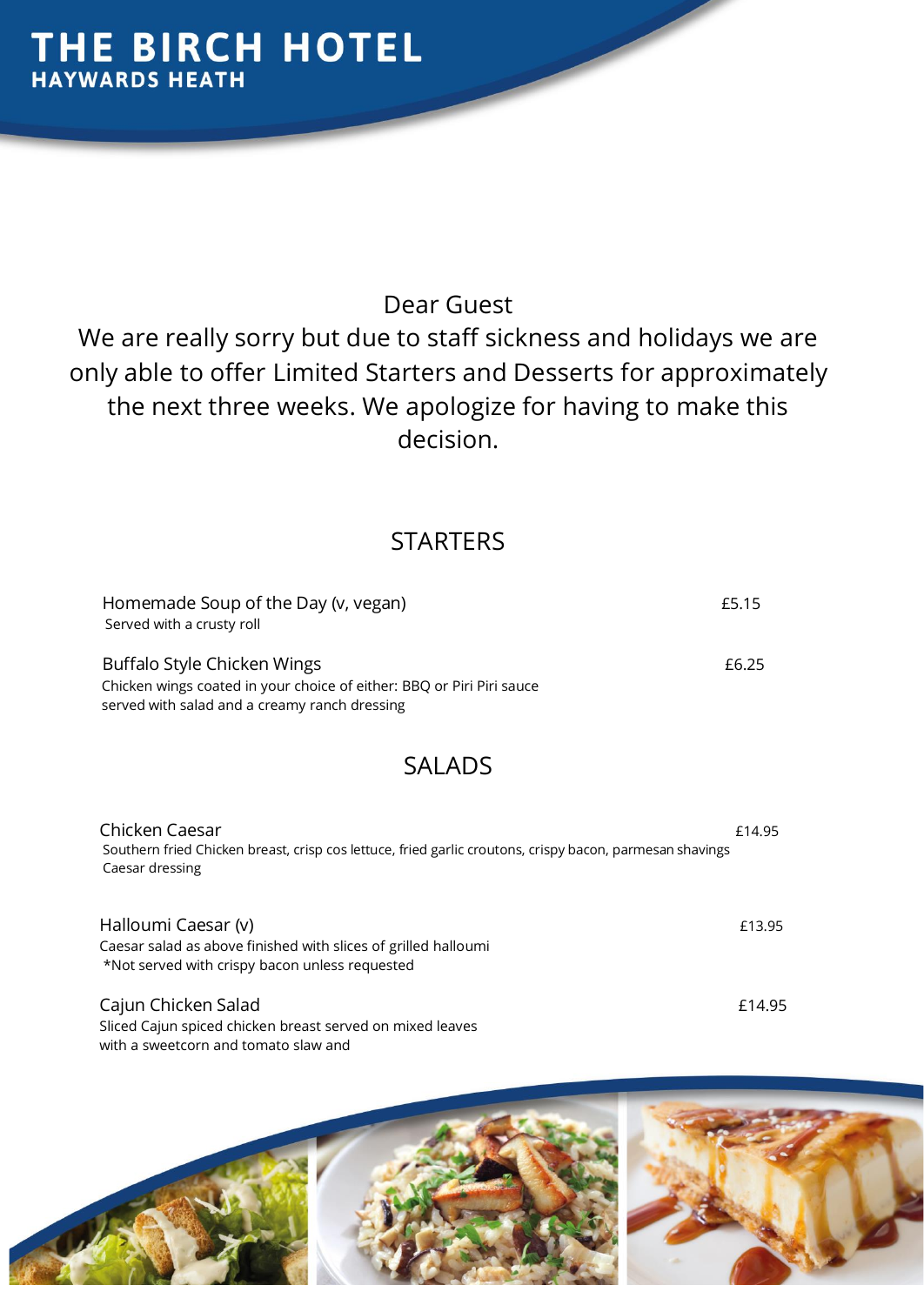# THE BIRCH HOTEL

guacamole

### GRILL

| Grilled British Sirloin Steak<br>8oz British prime beef steak, grilled tomato, mushrooms, and onion rings, peas and chips                                                           | F <sub>21.95</sub> |
|-------------------------------------------------------------------------------------------------------------------------------------------------------------------------------------|--------------------|
| Cumberland Sausage and Mash<br>Local butcher Cumberland sausages served with mashed potato, onion rings, peas<br>and onion gravy                                                    | £14.65             |
| Hunters Grilled breast of Chicken (gf)<br>Grilled breast of butterfly chicken topped with melted cheese, bacon and BBQ sauce<br>served with coleslaw, dressed mixed salad and chips | £14.95             |
| Gammon, Egg and Chips (gf)<br>An 8oz gammon steak served with two fried eggs, chips and peas                                                                                        | £13.95             |
| Additional Sauces: peppercorn, Garlic butter                                                                                                                                        | £1.55              |

#### BURGERS

All burgers are served in a toasted bun with salad garnish, coleslaw and chips. GF- Gluten free burger buns available

| or Graten nee barger bans available                                                                         |        |  |
|-------------------------------------------------------------------------------------------------------------|--------|--|
| Home-made Beef Burger                                                                                       | £12.95 |  |
| <b>Bistro Burger</b>                                                                                        | £16.25 |  |
| Two 6oz home-made beef burgers topped with fried onions, bacon<br>melted cheese, onion rings and BBQ sauce. |        |  |
| Southern fried Chicken Fillet Burger                                                                        | £14.95 |  |
| Falafel and Spinach quarter pounder Burger (v) (vegan)                                                      | £12.95 |  |
| Cajun spiced Chicken Burger                                                                                 | £14.95 |  |
|                                                                                                             |        |  |

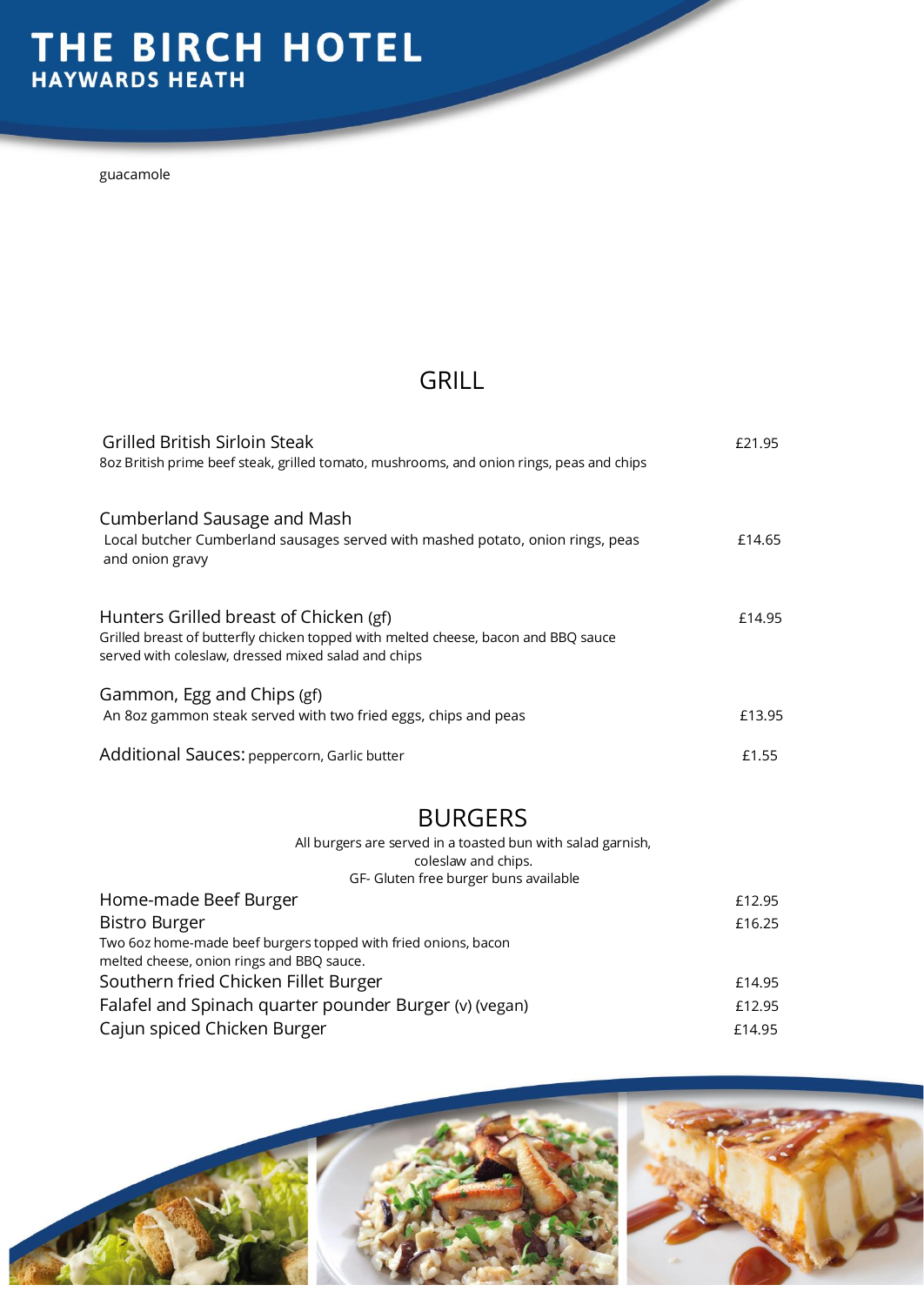# THE BIRCH HOTEL

| Additional toppings:                                      |                |
|-----------------------------------------------------------|----------------|
| Bacon and Cheese                                          | £2.65          |
| BBQ: grilled cheese, onion rings and BBQ relish<br>Cheese | £2.95<br>£2.25 |

Double up your burger:

£4.95

#### SIDE ORDERS

| <b>Fried Onion Rings</b>  | £3.45 |
|---------------------------|-------|
| Garlic Bread              | £3.25 |
| Cheesy Garlic Bread       | £3.45 |
| Chunky Chips              | £3.00 |
| Cheesy Chunky Chips       | £3.45 |
| <b>Sweet Potato Fries</b> | £3.15 |

### VEGETARIAN/VEGAN

| Chana Masala (v, vegan, gf)<br>Chickpeas and spinach in a rich tomato curry sauce served with basmati rice and poppadom                    | £14.25 |
|--------------------------------------------------------------------------------------------------------------------------------------------|--------|
| Vegan Bolognaise (v, vegan, gf)<br>A rich tomato sauce with roasted vegetables and quorn mince served on a bed of spaghetti<br><b>FISH</b> | £13.95 |
| Classic Battered Haddock and Chips<br>Prime haddock fillet in a light homemade batter served with peas, lemon and tartare sauce            | £14.65 |
| Pan fried Sea bass (gf)<br>A lovely sea bass fillet served with crispy parmentier potatoes, salsa Verde and vegetables                     | £15.95 |

### CLASSICS

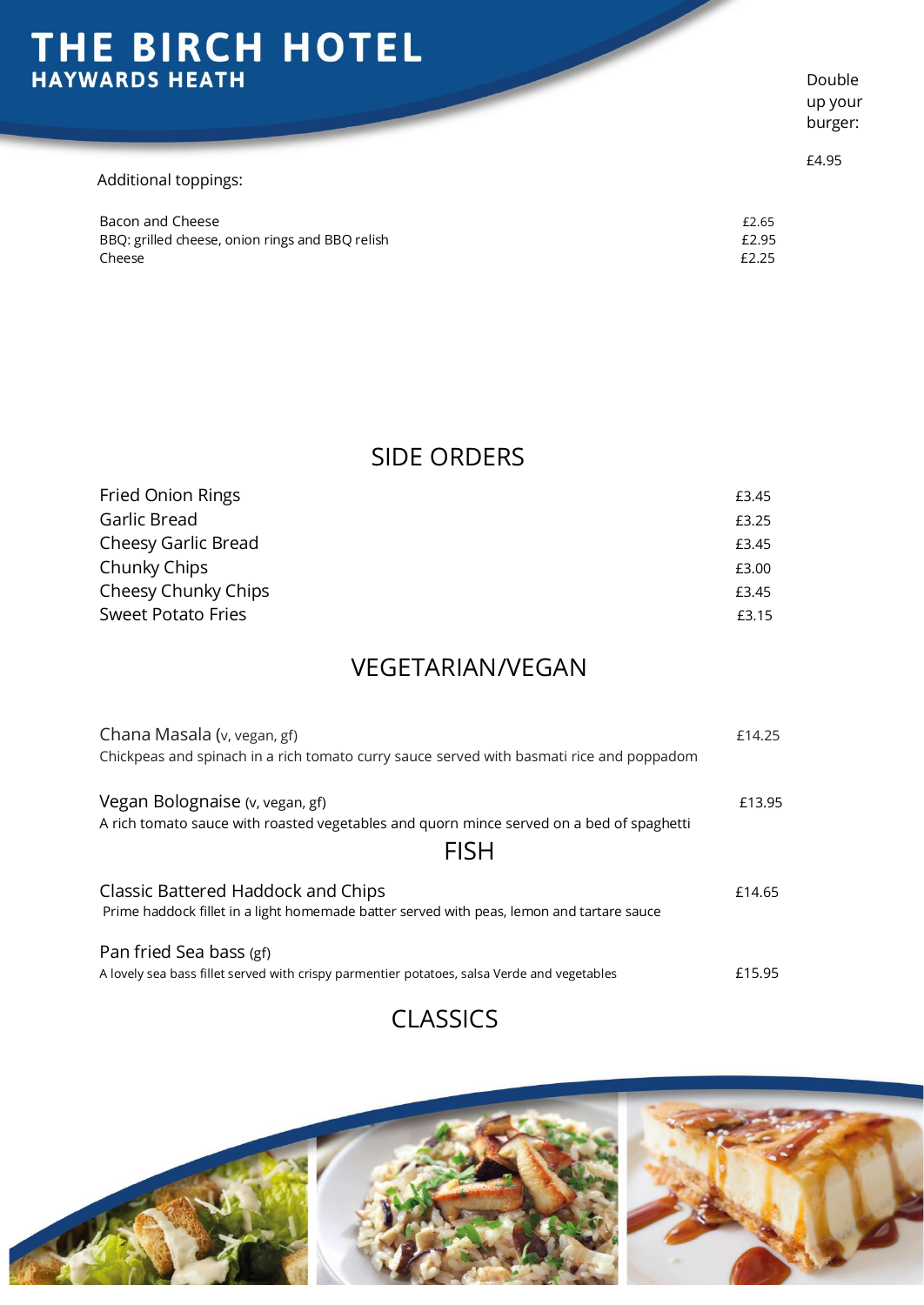# THE BIRCH HOTEL

| Chicken and Mushroom Pie<br>Served with chips or creamy mashed potato, rich gravy and peas                                               | £14.65 |
|------------------------------------------------------------------------------------------------------------------------------------------|--------|
| Chicken Badami Rogan Josh (gf)<br>Tender chicken in a medium hot tomato and almond sauce<br>served with basmati rice and poppadom        | £14.65 |
| Spaghetti Bolognaise<br>An Italian classic of minced beef in a rich tomato sauce on a bed of spaghetti<br>Topped with parmesan and pesto | £14.65 |

### **DESSERTS**

Dark Chocolate Truffle Torte **EXACTS EXACTS EXACTS EXACTS EXACTS ES.95** Layers of chocolate sponge and chocolate mousse